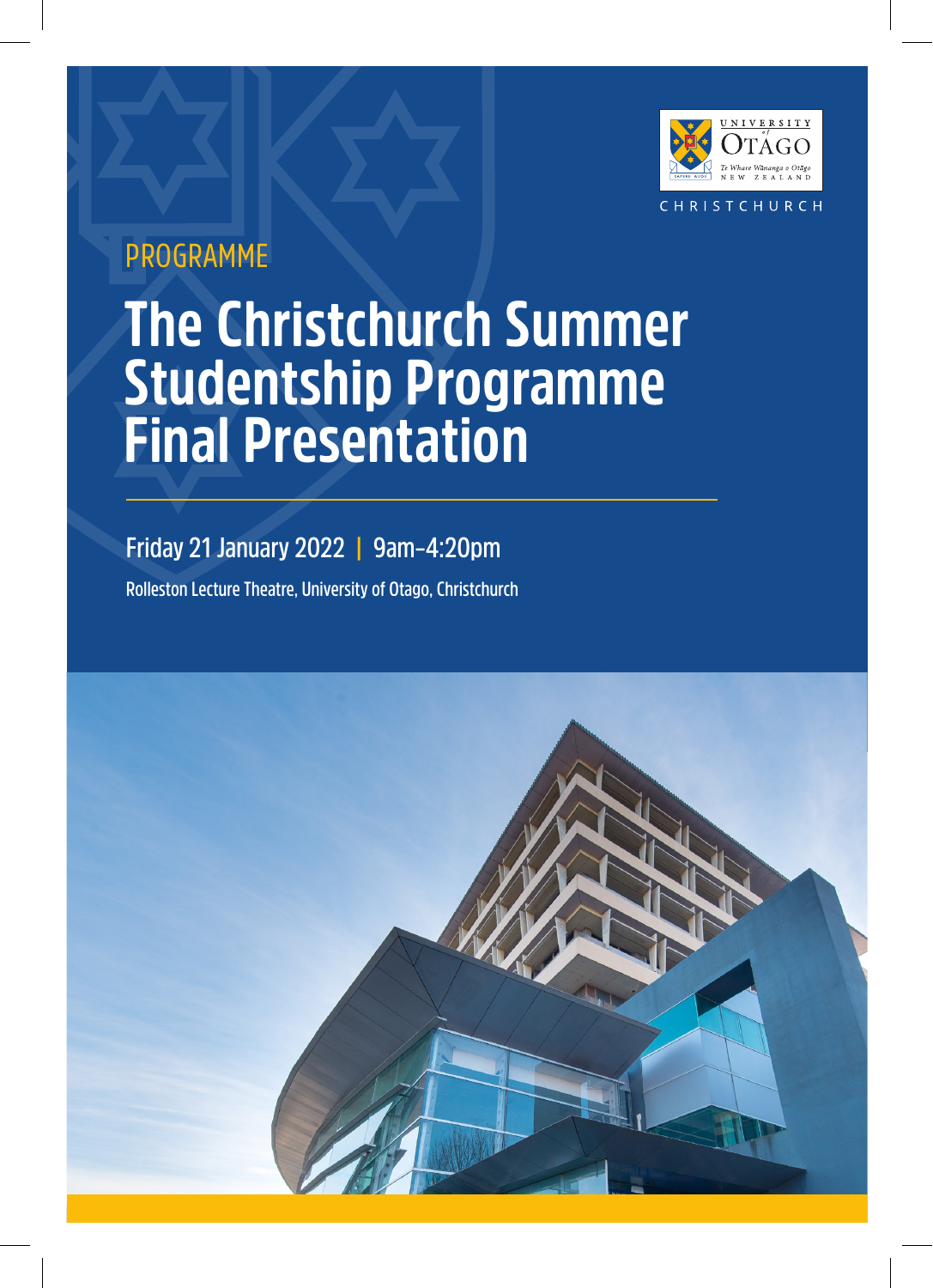### **Welcome I 9:00–9:20am**

| Group 1   9:20-9:50am         |                                                                                                                                                      |                         |                                                   |
|-------------------------------|------------------------------------------------------------------------------------------------------------------------------------------------------|-------------------------|---------------------------------------------------|
| <b>Student</b>                | <b>Project</b>                                                                                                                                       | <b>Supervisor</b>       | <b>Sponsor</b>                                    |
| Eira<br><b>Beverley-Stone</b> | Measuring the skin microbiome,<br>metabolome and skin hydration to better<br>understand the impact of menopause<br>status on the skin: A pilot study | Geraldine McLeod        | Christchurch Health<br>and Development<br>Study   |
| Caitlin Bland                 | An audit of the implementation of single<br>dose rifampicin chemoprophylaxis for<br>leprosy in Kiribati                                              | <b>Stephen Chambers</b> | <b>HRC</b> Pacific summer<br>studentship          |
| Lucy Blay                     | Assessment of hospital nurse and dietitian<br>knowledge levels about inflammatory<br>bowel disease                                                   | Angharad Hurley         | <b>UOC</b> Paediatrics,<br>Cure Kids              |
| Olivia Beckett                | The CDHB Hauora Māori Equity Toolkit:<br>Tools for implementing DHB protocols                                                                        | Amber Philpott          | <b>Canterbury District</b><br><b>Health Board</b> |
| Imo Boss                      | The CDHB Hauora Māori Equity Toolkit:<br>Tools for monitoring hauora Māori<br>outcomes                                                               | Amber Philpott          | <b>Canterbury District</b><br><b>Health Board</b> |
| Group 2   9:50-10:20am        |                                                                                                                                                      |                         |                                                   |

| <b>Student</b>       | <b>Project</b>                                                                                                | <b>Supervisor</b>     | Sponsor                                                                                        |
|----------------------|---------------------------------------------------------------------------------------------------------------|-----------------------|------------------------------------------------------------------------------------------------|
| Rebecca Bosma        | The prevalence of chronic diarrhoea in<br>older adults and possible causes                                    | Richard Gearry        | <b>Canterbury Education</b><br>and Research Trust<br>for the Health of<br><b>Older Persons</b> |
| Sneha Bothra         | Cardiovascular risk in adults born<br>prematurely and at very low birth weight                                | Sarah Harris          | Heart Foundation of<br>New Zealand                                                             |
| Aimee Brown          | Oxygen control in rheumatoid arthritic<br>tissues                                                             | Axel Norberg          | Māori Indigenous<br>Health Institute, UOC                                                      |
| Sam Comeron-<br>Dunn | Teaching the teachers: An orientation<br>course in hauora Māori for Otago Medical<br>School clinical teachers | <b>Amber Philpott</b> | Māori Indigenous<br>Health Institute, UOC                                                      |
| Jonathan Cox         | Vascular bone organoid as a disease<br>model to study osteonecrosis                                           | Steven Cui            | <b>Ministry Business</b><br>Innovation and<br><b>Employment Science</b><br>Whitinga Fellowship |

**Morning tea and photo I 10:20–10:40am**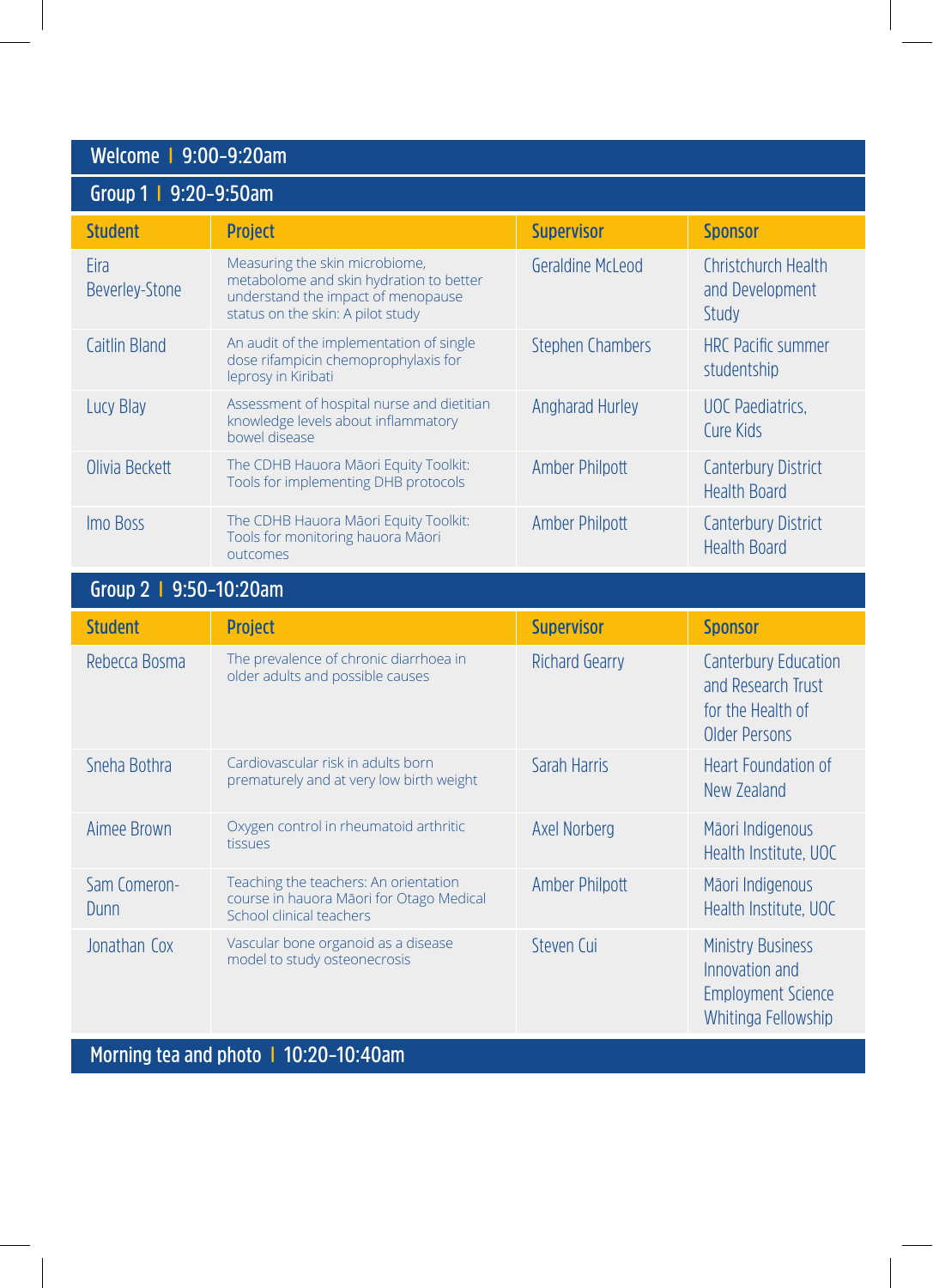| Group 3   10:45-11:15am |                                                                                                                                                                                                                                 |                    |                                                         |
|-------------------------|---------------------------------------------------------------------------------------------------------------------------------------------------------------------------------------------------------------------------------|--------------------|---------------------------------------------------------|
| <b>Student</b>          | <b>Project</b>                                                                                                                                                                                                                  | <b>Supervisor</b>  | <b>Sponsor</b>                                          |
| Catey Boyce             | Earthquake brain: Predictors of facial<br>emotion processing following earthquake-<br>related stress                                                                                                                            | Caroline Bell      | <b>Canterbury Medical</b><br>Research Foundation        |
| Monique Cranko          | Impact of peri-traumatic beliefs and<br>severity of trauma exposure to the<br>Canterbury earthquakes on subsequent<br>avoidance and alcohol use in those with<br>post-traumatic stress compared to a<br>resilient control group | Jennifer Jordan    | <b>Canterbury Medical</b><br>Research Foundation        |
| Sarah Emily<br>Davey    | Systematic review of the impact of<br>trauma exposure on cognitive function in<br>individuals without post-traumatic stress<br>disorder or other mental health disorders                                                        | Katie Douglas      | <b>Canterbury Medical</b><br>Research Foundation        |
| Jenna Feng              | How good are we at fluid therapy in<br>critically ill patients?                                                                                                                                                                 | Geoff Shaw         | <b>Canterbury Medical</b><br>Research Foundation        |
| Ethan Gall              | Role and therapeutic potential of suPAR in<br>cardiovascular disease                                                                                                                                                            | Janice Chew-Harris | <b>Canterbury Medical</b><br><b>Research Foundation</b> |

| Group 4   11:15-11:45am        |                                                                                                                                       |                   |                                                                                                                                                |
|--------------------------------|---------------------------------------------------------------------------------------------------------------------------------------|-------------------|------------------------------------------------------------------------------------------------------------------------------------------------|
| <b>Student</b>                 | <b>Project</b>                                                                                                                        | <b>Supervisor</b> | <b>Sponsor</b>                                                                                                                                 |
| Duo Hou                        | The investigation of plasma<br>myeloperoxidase (MPO) as a potential<br>biomarker of disease activity in<br>inflammatory bowel disease | Tony Kettle       | <b>Canterbury Medical</b><br>Research Foundation                                                                                               |
| Samantha Jory-<br><b>Smart</b> | Drop out from Maudsley family-based<br>therapy for anorexia nervosa: A South<br>Island eating disorders service audit                 | Rachel Lawson     | <b>Canterbury Medical</b><br>Research Foundation                                                                                               |
| Lorna Pairman                  | Is dabigatran dosed correctly for patients -<br>according to laboratory results?                                                      | Matthew Doogue    | Canterbury Medical<br>Research Foundation                                                                                                      |
| <b>Christian Smith</b>         | Can biofabrication create the "ideal" patch<br>for congenital diaphragmatic hernia<br>repair?                                         | Jonathan Wells    | Canterbury Medical<br>Research Foundation                                                                                                      |
| Connor<br>Kennedy              | Are there protein amyloids in cancer?                                                                                                 | Christoph Goebl   | <b>Cancer Society</b><br>Ellesmere & Oxford<br>Groups and Cancer<br>Society of New<br><b>Zealand Canterbury-</b><br><b>West Coast Division</b> |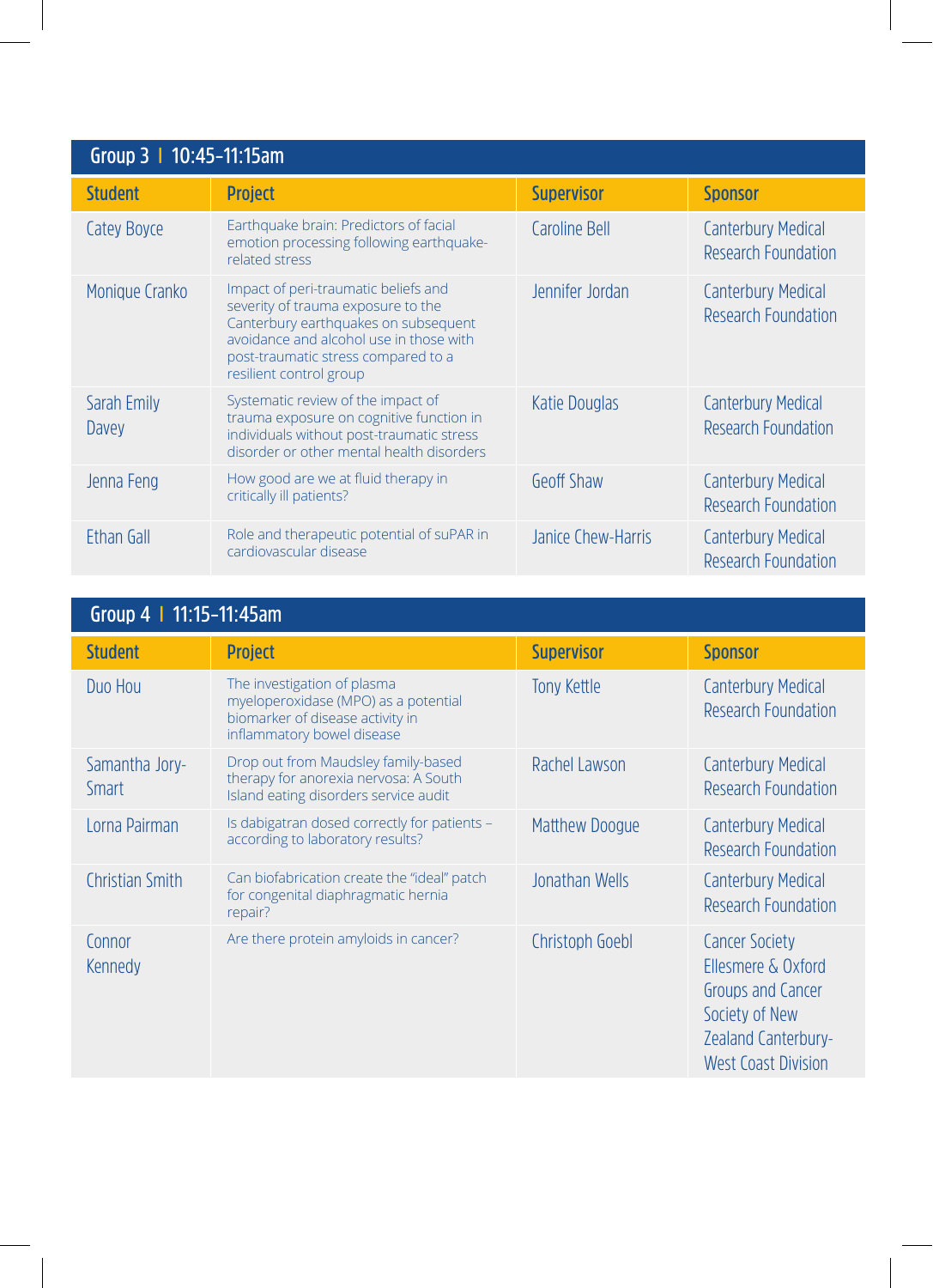| Group 5   11:45am-12:15pm |                                                                                                                                                                                                                                 |                          |                                                                                                                                                  |
|---------------------------|---------------------------------------------------------------------------------------------------------------------------------------------------------------------------------------------------------------------------------|--------------------------|--------------------------------------------------------------------------------------------------------------------------------------------------|
| <b>Student</b>            | <b>Project</b>                                                                                                                                                                                                                  | <b>Supervisor</b>        | <b>Sponsor</b>                                                                                                                                   |
| Samantha<br>Meredith      | Characterising the role of peroxidasin in<br>breast cancer cell invasion                                                                                                                                                        | Martina Paumann-<br>Page | <b>Cancer Society</b><br>Diamond Harbour<br>& Cheviot Groups<br>and Cancer Society<br>of New Zealand<br>Canterbury-West<br><b>Coast Division</b> |
| Millie Taylor             | Investigating the correlation of vitamin C<br>levels in plasma of patients with advanced<br>melanoma and patient response to<br>immunotherapy                                                                                   | Gabi Dachs               | <b>Cancer Society</b><br>Malvern Group                                                                                                           |
| Ben Topham                | Investigating immune cell vitamin C<br>concentrations in melanoma patients<br>undergoing immunotherapy                                                                                                                          | Margaret Currie          | <b>Cancer Society</b><br>Hokitika Group &<br>Cancer Society of New<br><b>Zealand Canterbury-</b><br><b>West Coast Division</b>                   |
| Olivia Gray               | A literature review related to nurse-led<br>approaches to management of paediatric<br>constipation in the community and the<br>potential for a specialist nursing role<br>(5-week project)                                      | Philippa Seaton          | Nurse Maude<br>Association                                                                                                                       |
| Alice<br>O'Connell-Milne  | Evaluation of physiotherapy support<br>for patients with lymphoedema in<br>collaboration with specialist wound care<br>and district nurses, and the impact of this<br>model of care on patient outcomes and<br>nursing practice | Philippa Seaton          | Nurse Maude<br>Association                                                                                                                       |

### **Lunch I 12:20–12:50pm**

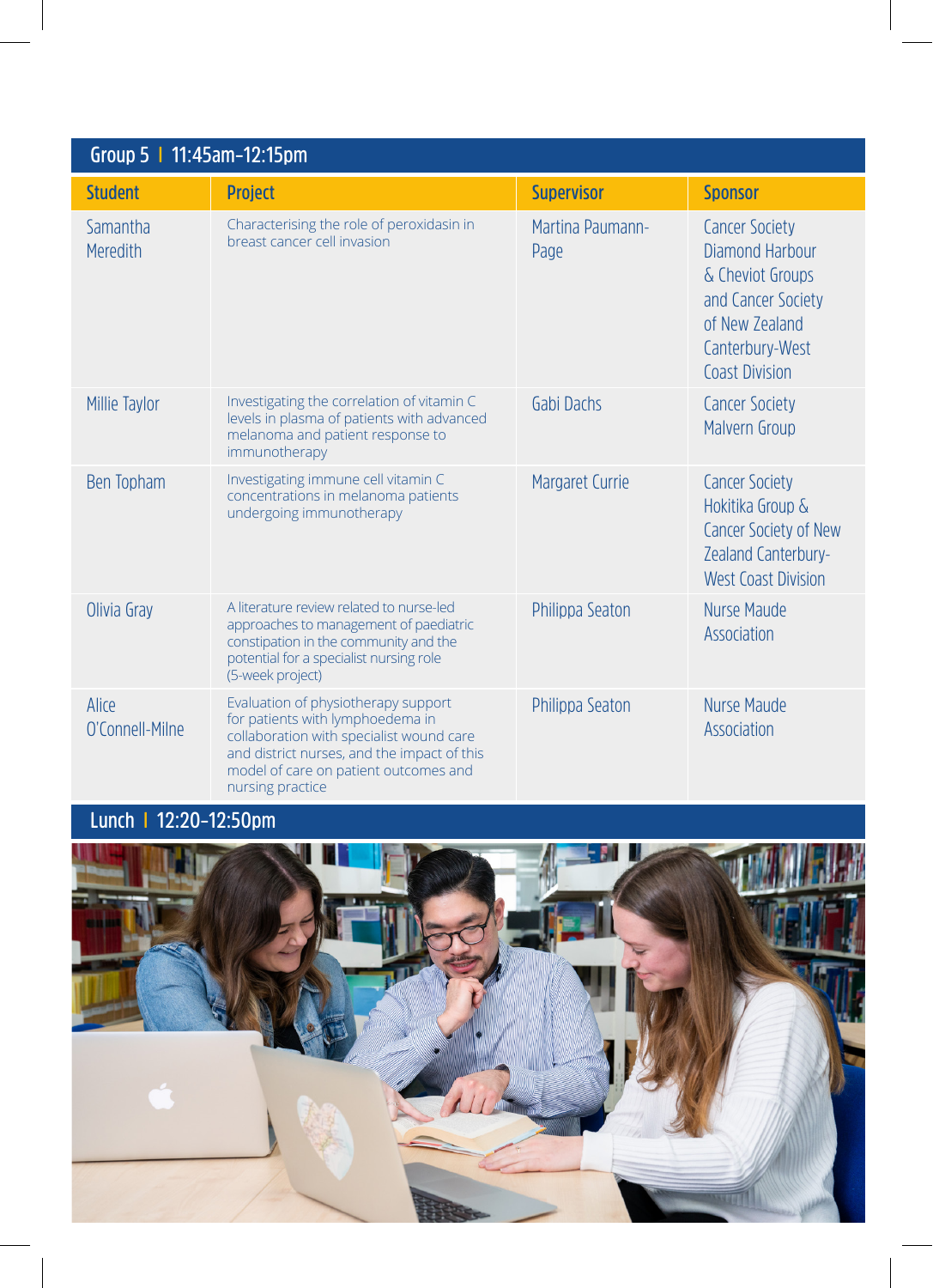| Group 6   12:50-1:20pm    |                                                                                                                                                             |                        |                                                                                                                       |
|---------------------------|-------------------------------------------------------------------------------------------------------------------------------------------------------------|------------------------|-----------------------------------------------------------------------------------------------------------------------|
| <b>Student</b>            | <b>Project</b>                                                                                                                                              | <b>Supervisor</b>      | <b>Sponsor</b>                                                                                                        |
| <b>Hannah Davies</b>      | A national snapshot of health inequity<br>in children with type 1 diabetes in New<br>Zealand, due to a lack of funding for<br>continuous glucose monitoring | Martin de Bock         | Diabetics Christchurch<br>Inc and Diabetes<br>Training and Research<br><b>Trust</b>                                   |
| Abida Denny               | Prevalence and safety of complementary<br>or alternative medicine use among<br>children attending Christchurch Hospital                                     | <b>Angharad Hurley</b> | <b>UOC</b> Paediatrics.<br>Cure Kids                                                                                  |
| Annaleise Faint           | Experience of a clinical trial on<br>gastrointestinal health from the other side<br>(internship)                                                            | Simone Baver           | <b>Puhoro STEM</b><br>Academy funded by<br>New Zealand National<br>Science Challenge -<br><b>High-Value Nutrition</b> |
| Jerry Goh                 | Auditing outcomes from the Better<br>Breathing programme                                                                                                    | Michael Maze           | Pegasus Health<br>Charitable Limited                                                                                  |
| Devany<br><b>Markovic</b> | The use of the primary care patient<br>experience survey in general practice                                                                                | <b>Ben Hudson</b>      | Pegasus Health<br>Charitable Limited                                                                                  |

| Group 7   1:20-1:50pm |                                                                                                                                                              |                     |                                                                                     |
|-----------------------|--------------------------------------------------------------------------------------------------------------------------------------------------------------|---------------------|-------------------------------------------------------------------------------------|
| <b>Student</b>        | <b>Project</b>                                                                                                                                               | <b>Supervisor</b>   | <b>Sponsor</b>                                                                      |
| Max Hingham           | Donor screening and application of<br>adipose-derived stem cells                                                                                             | Khoon Lim           | UOC, Orthopaedic<br>Surgery and<br>Musculoskeletal<br>Medicine                      |
| Zoe Honeyfield        | The role of tikanga Māori within hauora<br>Māori professional development portfolio<br>to researchers, administrators, service<br>managers and clinicians    | Amber Philpott      | Māori Indigenous<br>Health Institute, UOC                                           |
| Justin Jordan         | An audit of the role and impact of the<br>motor neurone disease clinical nurse<br>specialist                                                                 | Rachel Wiseman      | Motor Neurone<br>Disease New Zealand                                                |
| William Ju            | Attitudes towards foot care and barriers<br>to attending annual diabetes foot<br>assessment in Canterbury, New Zealand:<br>An exploratory, qualitative study | Ibrahim Al-Busaidi  | Pegasus Health<br>Charitable Limited<br>and Diabetes<br>Research Institute<br>Trust |
| Julia Kayes           | The breath of a mother: A review of the<br>Te Hā - Waitaha Smokefree Pregnancy<br>Incentive Programme                                                        | Allamanda Faatoese  | <b>Health Research</b><br>Council of New<br><b>Zealand</b>                          |
| Brydie Keenan         | An audit of the Te Ha - Waitaha Smokefree<br>Pregnancy Incentive Programme                                                                                   | <b>Lutz Beckert</b> | <b>Canterbury District</b><br><b>Health Board</b>                                   |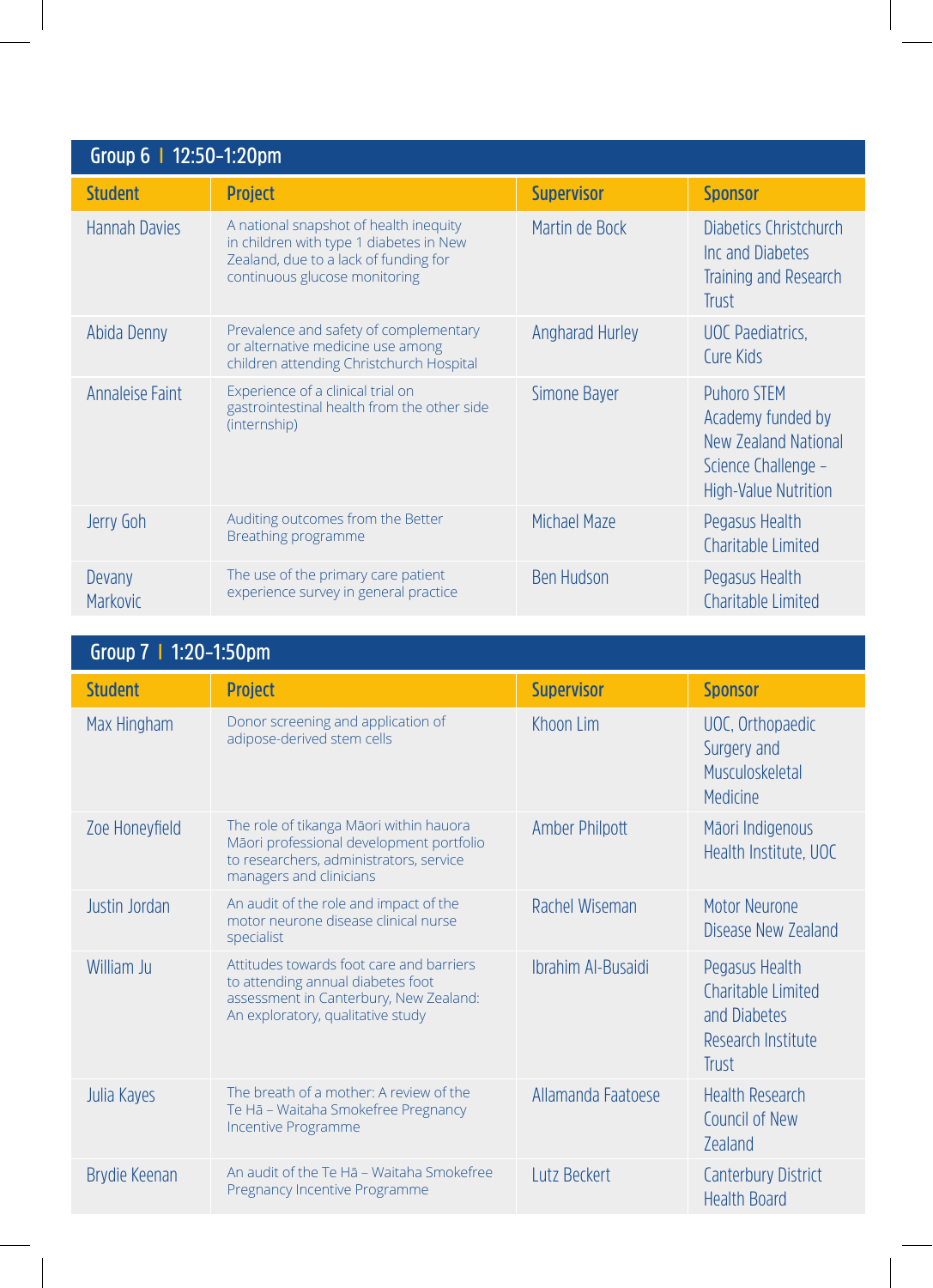| Group 8   1:50-2:20pm |                                                                                                                                                    |                         |                                                                                |
|-----------------------|----------------------------------------------------------------------------------------------------------------------------------------------------|-------------------------|--------------------------------------------------------------------------------|
| <b>Student</b>        | <b>Project</b>                                                                                                                                     | <b>Supervisor</b>       | <b>Sponsor</b>                                                                 |
| Shiristi Kumar        | Cardiometabolic health status in Fijian-<br>Indians - systematic literature review                                                                 | Pritika Narayan         | University of Otago,<br>Division of Health<br>Sciences, Pacific<br>Studentship |
| Ritchie Li            | Impact of brachytherapy needle<br>movement on prostate cancer dosimetry.<br>Developing a model to account for needle<br>movement                   | <b>Ben Hindson</b>      | <b>Oncology Department</b><br>Research Trust Funds                             |
| Hannah Maher          | Acceptability of oral azithromycin as<br>empiric treatment for Legionnaires'<br>disease and clinical outcomes compared<br>with intravenous therapy | <b>Stephen Chambers</b> | The Infection<br>Management Service.<br>Christchurch Hospital                  |
| Elishia Mako          | Transforming a eurocentric cardiovascular<br>research group into a culturally safe<br>research environment                                         | Karaitiana Taiuru       | University of Otago,<br>Division of Health<br>Sciences, Māori<br>Studentship   |
| Andrew<br>Memory      | Determinants of co-infection and re-<br>infection with the most prevalent STIs in<br>N <sub>7</sub>                                                | <b>Tony Walls</b>       | University of Otago,<br>Division of Health<br>Science                          |

| Group 9   2:20-2:40pm      |                                                                                                                                                              |                         |                                                                                                     |
|----------------------------|--------------------------------------------------------------------------------------------------------------------------------------------------------------|-------------------------|-----------------------------------------------------------------------------------------------------|
| <b>Student</b>             | <b>Project</b>                                                                                                                                               | <b>Supervisor</b>       | <b>Sponsor</b>                                                                                      |
| Priyanka Nathu             | Influences on medical student attitudes<br>to death and dying at the end of a six-year<br>curriculum                                                         | Amanda Landers          | <b>Canterbury Education</b><br>and Research Trust<br>for the Health of<br>Older Persons             |
| Louis Newman               | Extracellular vesicles for cartilage repair                                                                                                                  | Xiaolin Cui             | <b>Ministry Business</b><br>Innovation $\delta$<br><b>Employment Science</b><br>Whitinga Fellowship |
| Andreas<br><b>Nicolaou</b> | Vaping use patterns and brand preference<br>among parents of children and among<br>teenagers (13-16 years old) attending<br>Christchurch Hospital            | <b>Philip Pattemore</b> | Freemasons                                                                                          |
| Fiona Nicoll               | The role of te reo Māori within a hauora<br>Māori professional development portfolio<br>for administrators, researchers, service<br>managers and researchers | Amber Philpott          | <b>Canterbury District</b><br><b>Health Board</b>                                                   |
| Jackson O'Neill            | Genetic susceptibility to Legionella<br>longbeachae infection in humans                                                                                      | Martin Kennedy          | University of Otago,<br>Division of Health<br>Science                                               |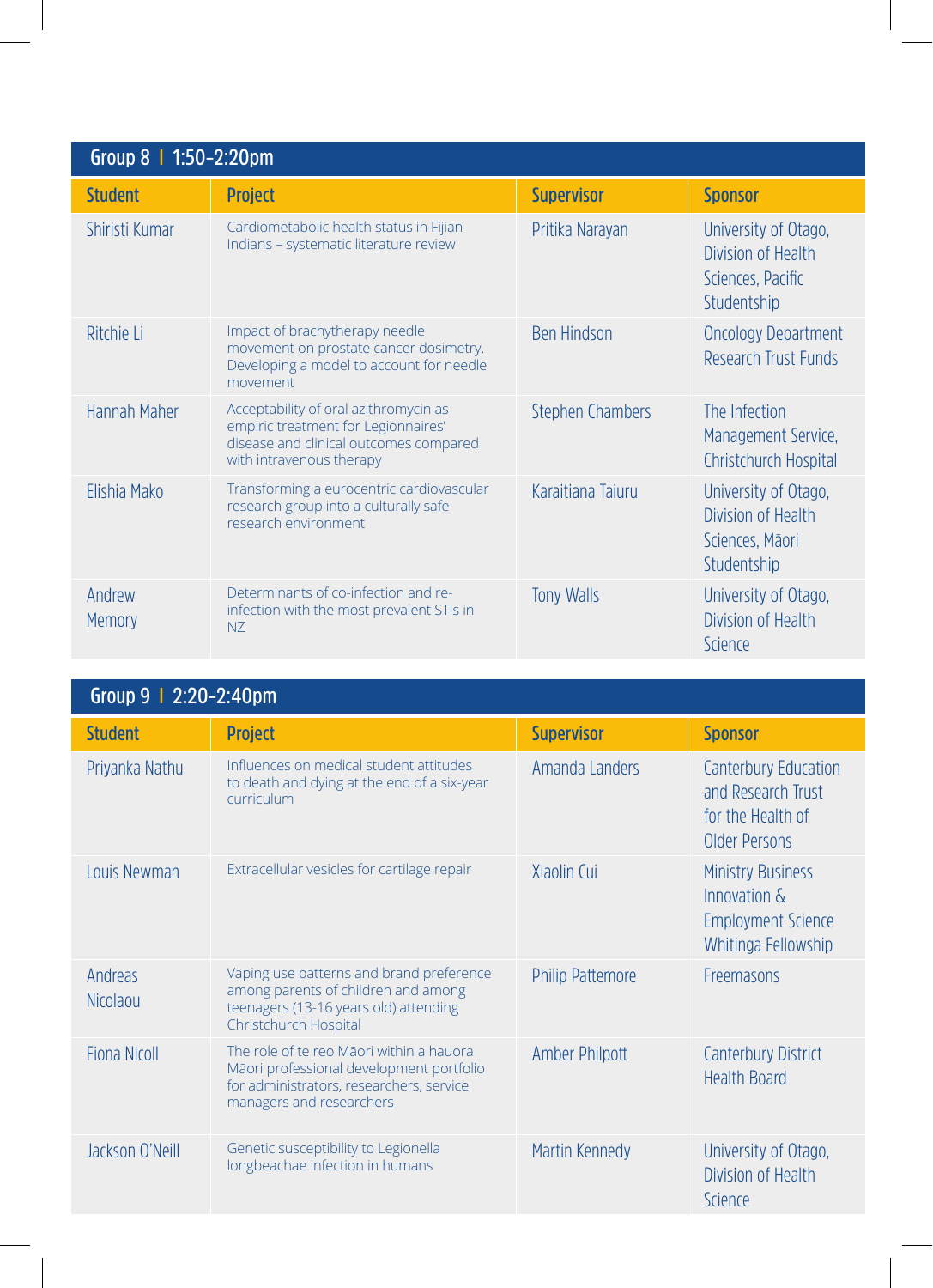| Group 10   2:40-3:15pm      |                                                                                                                                 |                   |                                                         |
|-----------------------------|---------------------------------------------------------------------------------------------------------------------------------|-------------------|---------------------------------------------------------|
| <b>Student</b>              | <b>Project</b>                                                                                                                  | <b>Supervisor</b> | <b>Sponsor</b>                                          |
| Nipa Patel                  | Design and development of skin-adhesive<br>hydrogels for CPAP devices                                                           | Cesar Alcala      | <b>Fisher and Paykel</b><br>Healthcare                  |
| <b>Malshi</b><br>Premaratne | Patterns and outcomes of Helicobacter<br>pylori infection in children in the South<br><b>Island of New Zealand</b>              | <b>Andrew Day</b> | <b>UOC</b> Paediatrics. Cure<br>Kids                    |
| Arlia Schurr                | Assessing changes to children's lives<br>after fixing their teeth under general<br>anaesthesia                                  | Arun Natarajan    | Canterbury Branch<br>New Zealand Dental<br>Association  |
| <b>Emmanuel Shaii</b>       | Predictors of spontaneous reversion to<br>sinus rhythm in patients managed on the<br><b>CDHB ED Atrial Fibrillation Pathway</b> | Laura Joyce       | <b>Maurice and Phyllis</b><br>Paykel Trust              |
| Samantha<br><b>Sharp</b>    | Healthcare for elderly patients in acute<br>settings                                                                            | Susan Wood        | <b>CDHB Quality and</b><br><b>Patient Safety</b>        |
| Conor Tarrant               | Key components of eating disorders<br>treatment for those identifying as female,<br>male or gender diverse                      | Jennifer Jordan   | Department of<br>Psychological<br>Medicine / EDGI study |

| Group 11   3:15-3:50pm                       |                                                                                                                                               |                       |                                                            |
|----------------------------------------------|-----------------------------------------------------------------------------------------------------------------------------------------------|-----------------------|------------------------------------------------------------|
| <b>Student</b>                               | <b>Project</b>                                                                                                                                | <b>Supervisor</b>     | <b>Sponsor</b>                                             |
| <b>Nasya</b><br><b>Thompson</b>              | Understanding suprapubic catheter usage<br>in the Canterbury population                                                                       | Giovanni Losco        | <b>Canterbury Urology</b><br>Research Trust                |
| <b>Samuel Tomkins</b>                        | Delivery of growth factors for treatment of<br>avascular necrosis (AVN)                                                                       | Khoon Lim             | <b>Health Research</b><br>Council of New<br><b>Zealand</b> |
| Hannah Ward                                  | User experiences of do-it-yourself<br>automated insulin delivery systems, a<br>qualitative analysis as part of the CREATE<br>trial            | Martin de Bock        | Diabetes Research<br><b>Institute Trust</b>                |
| Grace Wharton                                | The CONSIDER statement: A toolkit to<br>guide research                                                                                        | <b>Amber Philpott</b> | Māori Indigenous<br>Health Institute, UOC                  |
| Suzie Wilding                                | The role of Te Tiriti o Waitangi within<br>a hauora Māori PD portfolio for<br>administrators, service managers,<br>clinicians and researchers | <b>Amber Philpott</b> | <b>Canterbury District</b><br><b>Health Board</b>          |
| Matthew Wyllie                               | An examination of equity in bladder cancer<br>diagnosis and treatment in the Canterbury<br>region                                             | Peter Davidson        | <b>Canterbury Urology</b><br>Research Trust                |
| Afternoon tea and prize giving   3:50-4:20pm |                                                                                                                                               |                       |                                                            |